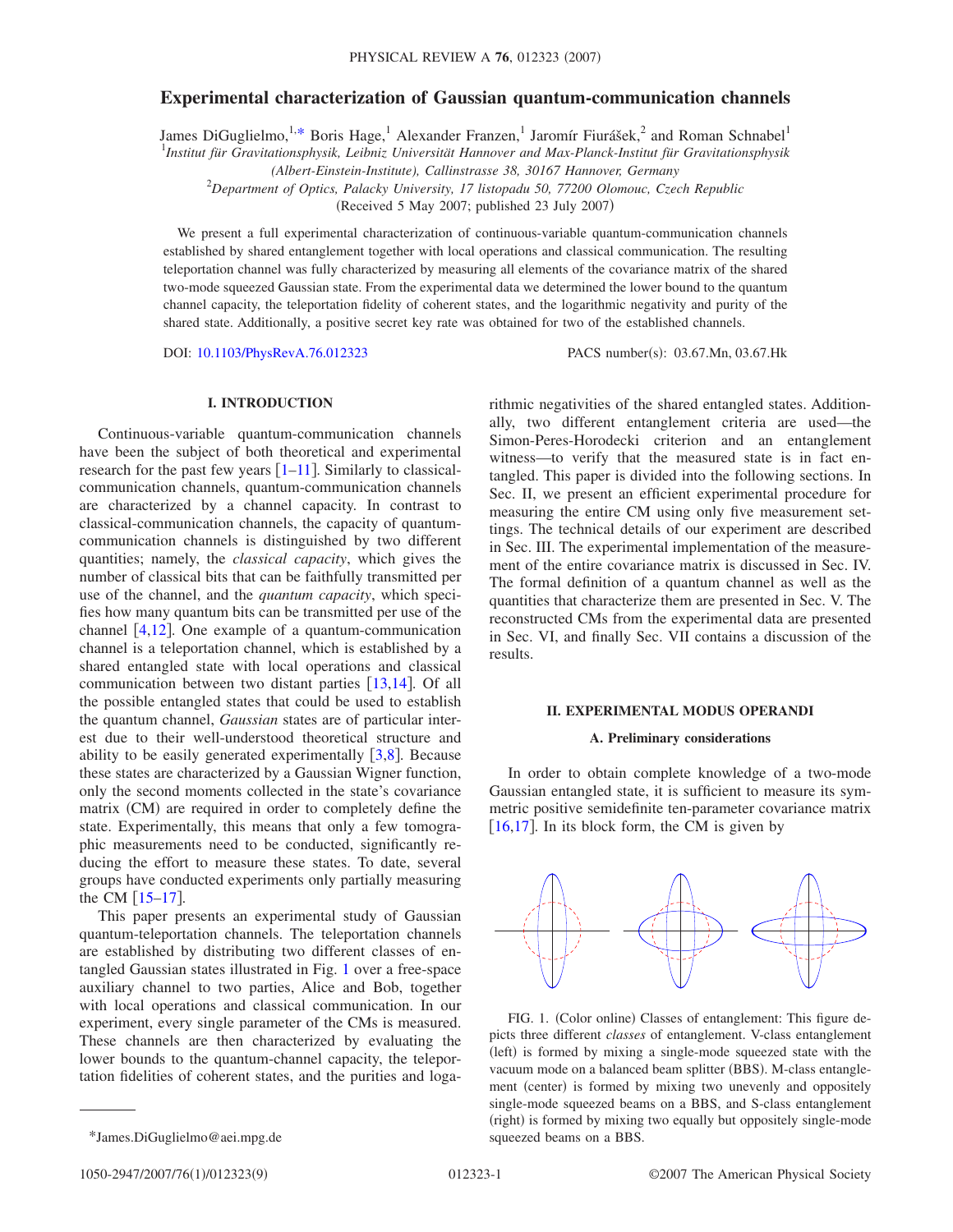$$
\gamma = \begin{pmatrix} \mathbf{A} & \mathbf{C} \\ \mathbf{C}^T & \mathbf{B} \end{pmatrix},\tag{1}
$$

<span id="page-1-0"></span>where  $\bf{A}$ ,  $\bf{B}$ , and  $\bf{C}$  are  $2 \times 2$  matrices which contain the parameters describing Alice's mode, Bob's mode, and the correlations between their modes, respectively. The CM contains the second moments of a state's quadratures,  $\gamma_{ik}$  $=\langle \Delta r_j \Delta r_k + \Delta r_k \Delta r_j \rangle$ , where  $r = (x_A, p_A, x_B, p_B)$  is a vector of quadrature operators and  $\Delta r_i = r_i - \langle r_i \rangle$ . We use units such that the covariance matrix of vacuum is equal to the identity matrix. From  $\gamma$  can be obtained information regarding entanglement properties of the state (e.g., verification, quantification) as well as the state's purity. In the case of teleportation channels, the lower bound to the quantum-channel capacity and the teleportation fidelity of coherent states can also be obtained from the CM.

For applications such as monitoring of quantumcommunication channels, it is highly desirable to develop techniques such that the reconstruction of a state's CM can be accomplished with the fewest possible measurements. To this end, the structure of the matrix itself can be exploited such that only two measurement settings yield six of the ten independent parameters (simultaneous measurement of the amplitude quadrature of one mode and the phase quadrature of the other mode). Besides these more technical considerations regarding an efficient experimental procedure for the detection and quantification of entangled Gaussian states, there are a number of fundamental issues that must be addressed. These have been elaborated upon by van Enk *et al.* [ $18$ ], who gave five criteria that should be met when conducting an entanglement experiment. The heart of the criteria is not to assume too much as to the form, symmetry, or repeatability of the entanglement source for each copy that it produces. The effect of not satisfying these criteria is to increase the risk of overestimating or underestimating the amount of entanglement present in the generated state. Any entanglement verification protocol should satisfy these five criteria. The choice of a verification protocol will ultimately depend on the *type* of entanglement generated (or thought to have been generated) in an experiment.

The establishment of a quantum-communication channel, such as a teleportation channel, requires the distribution of what van Enk *et al.* have referred to as *a priori* entanglement [ $18$ ]. This type of entanglement is obtained when a source generates many copies of a bipartite state  $\rho_{AB}$ , such that an entanglement verification protocol can be conducted on a subensemble of them, using the rest to perform a quantuminformation theoretic protocol. A possible verification protocol for *a priori* entanglement is to perform full tomography on the state. This can be achieved using linear optics and homodyne detection  $[19,20]$  $[19,20]$  $[19,20]$  $[19,20]$ . This allows for not only a qualitative statement as to whether the state is separable or entangled but also a quantitative statement as to how much. Full tomography is expensive, however, especially when its implementation is solely to obtain information about the channel. As such, it is desirable to develop verification protocols that can be conducted using only partial tomographic measurements while still satisfying the van Enk *et al.* criteria. We now present such a partial tomographic protocol (PTP).

## **B. Description of the partial tomographic protocol**

The partial tomographic protocol developed to characterize our teleportation channels can be stated as follows.

(1) Alice and Bob simultaneously measure their amplitude and phase quadratures, respectively, while comparing their results by means of classical communication.

(2) Alice and Bob simultaneously measure their phase and amplitude quadratures, respectively, while comparing their results by means of classical communication.

(3) Alice and Bob measure their amplitude quadratures.

(4) Alice and Bob measure their phase quadratures.

(5) Alice and Bob simultaneously measure a linear combination of their amplitude and phase quadratures, respectively.

The fact that every parameter of the CM is measured prevents one from making an assumption as to the symmetry of the state being measured. Although measuring only the second moments of the state does not give information as to whether the state is Gaussian or not, something which in the strictest sense of the van Enk *et al.* criteria should not be assumed, an entanglement criterion, such as the Simon criterion, is a sufficient criterion for both Gaussian and non-Gaussian states. Furthermore, quantities such as the secret key rate  $\lceil 21,22 \rceil$  $\lceil 21,22 \rceil$  $\lceil 21,22 \rceil$  $\lceil 21,22 \rceil$  or the lower bound to the quantum-channel capacity  $\lceil 8 \rceil$  $\lceil 8 \rceil$  $\lceil 8 \rceil$ , while indirectly indicating the presence of entanglement, obtain their lower bounds for Gaussian states. As such, one can at worst only underestimate these quantities by measuring just the second moments and assuming that the state is Gaussian.

#### **III. EXPERIMENTAL SETUP**

In our experiment, we generate the two-mode entangled states by mixing on a balanced beam splitter two squeezed vacuum beams produced by our optical parametric amplifiers (OPAs). The laser source used in our experiment was a continuous-wave nonplanar neodymium-doped yttrium aluminum garnet (Nd:YAG) ring laser with 300 mW of output power at 1064 nm and 800 mW at 532 nm. The latter was used to pump the OPAs to produce two amplitude-squeezed light beams with an approximate power of 0.06 mW at 1064 nm. Both OPAs were constructed from type-I noncritically phase-matched  $MgO:LiNbO<sub>3</sub>$  crystals inside hemilithic cavities. Each cavity was formed by a high-reflection- (HR-)coated crystal surface with a reflectivity of  $r > 0.999$ and a metal-spacer-mounted out-coupling mirror with a reflectivity of  $r=0.957$ . The intracavity crystal surface was antireflection-coated for both the fundamental (1064 nm, *r*  $<$  0.05%) and the second harmonic (532 nm,  $r$  < 0.5%). The out-coupling mirror had a reflectivity of  $r = 0.15 \pm 0.02$  for 532 nm. The OPAs were seeded through the HR surface with a coherent laser beam of 15 mW power and pumped through the out-coupling mirror with various intensities, the lowest being 75 mW, corresponding to a parametric gain of 5. The length of both OPA cavities as well as the phase of the sec-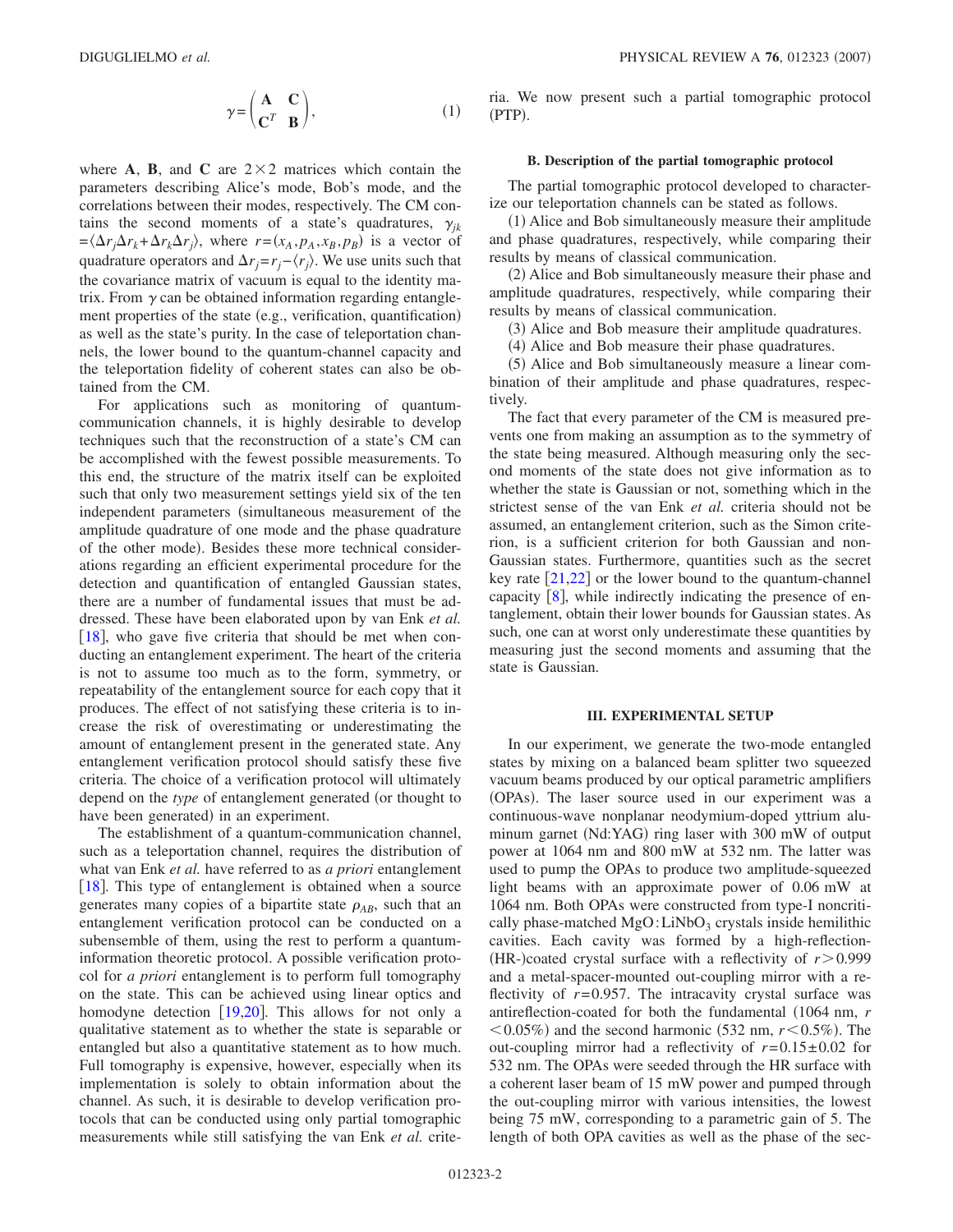<span id="page-2-0"></span>

FIG. 2. (Color online) Experimental setup: The squeezed states are generated by the two optical parametric amplifiers (OPAs) and mixed at the entangling beam splitter (Ent-BS). The different classes of entanglement are generated by adjusting the parametric gain setting of the OPAs. The entanglement is then distributed over a free-space channel to the two homodyne detectors Alice and Bob.

ond harmonic were controlled using radio-frequency modulation or demodulation techniques. The error signals were derived from the seed fields reflected from the OPA cavities. A maximum value of 4.0 dB of nonclassical noise suppression was directly observed using homodyne detection. The shot noise level was defined by mixing the local oscillator with the vacuum mode on a balanced beam splitter and measuring fluctuations of vacuum. The electronic dark noise of the homodyne detectors was approximately 13 dB below the shot noise level, making dark noise correction of the observed squeezing superfluous. The visibility on both homodyne detectors was  $\eta_{vis}$ =0.965, and the quantum efficiency of the photodetectors is estimated to be  $\eta_{quantum}$ =0.93, yielding a total detection efficiency of  $\eta \approx 0.87$ . The phase locks on both the entangling beam splitter and homodyne beam splitters are estimated to be within 3° of the desired values. The photocurrents produced from the homodyne detectors were first demodulated at a frequency of 7 MHz and lowpass filtered with a corner frequency of 30 kHz. They were sampled with a National Instruments sampling card with maximum sampling rate of 1 megasample per second. By independently changing the parametric gain of each amplifier we can generate all three types of entanglement as illustrated in Fig. [1.](#page-0-1) A diagram of the full experiment is provided in Fig. [2.](#page-2-0)

## **IV. EXPERIMENTAL IMPLEMENTATION OF PTP**

Our partial tomographic protocol was implemented using a custom-built data-acquisition system whose software component was developed using LABVIEW and whose hardware component was realized by balanced homodyne detection with external addition and subtraction boxes. The homodyne detectors were designed such that there were multiple outputs of both the dc and ac signals generated by each detector. The ac-subtracted signals from both homodyne detectors were fed simultaneously into the LABVIEW program, where both the variances of the respective electronic channels as well as the covariance of the two electronic channels were calculated in real time. This corresponds to the classicalcommunication component of our protocol. Additional information as to which quadratures produced a given covariance was obtained by recording, in real time, the dc-subtracted signal from one scanned homodyne detector. This was achieved by locking, e.g., Alice's homodyne detector to one quadrature and scanning the phase between the local oscillator and signal beam of Bob's homodyne detector. With this setup, one measurement—e.g., measuring the amplitude quadratures simultaneously—delivered three of the ten required CM parameters.

There are two main features of our implementation that are noteworthy. First, it allows the manual setting of the measurement basis. The basis information can be obtained by looking at the covariance of the two electronic channels. A zero covariance indicates the measurement of two orthogonal quadratures for a symmetric state. Although both the verification and quantification of entanglement are basis independent, the form of the CM is not. For the case of an optimally entangled Einstein-Podolsky-Rosen (EPR) state, one would expect nonzero parameters for half the elements of the CM in an orthogonal measurement basis. While the choice of a basis is arbitrary, it must be consistent. Failure to measure every parameter of the CM in the same basis is tantamount to random experimental error. Failure to measure some of the parameters in the same basis is systematic error, as it adds a constant offset to only some of the parameters. The result of these error sources, especially systematic error, is to give a false estimate of quantities of interest such as the logarithmic negativity  $[23]$  $[23]$  $[23]$ , or to reconstruct a nonphysical state.

Second, systematic error can be reduced. As a result of the real-time evaluation of the covariance between the homodyne detector outputs and the dc-subtracted signal from a scanned homodyne detector, one can determine which quadratures are correlated, anticorrelated, and not correlated. This information helps to reduce the systematic error, because it provides a means by which to adjust the phase angle between the optical local oscillator and signal beam independent of any dc offsets on the error signal. This contributes to the overall consistency of the entanglement detection.

# **V. THEORETICAL DESCRIPTION OF QUANTUM-COMMUNICATION CHANNELS**

In order to more deeply understand the equivalence between a shared entangled state and an established quantumcommunication channel, such as for a teleportation channel, it is necessary to understand the theoretical structure of quantum-communication channels. It is also within this framework that these channels obtain their physical meaning. To this end, this section will review the necessary theoretical concepts in order to understand the experimental results of Sec. VI.

A quantum channel is a trace-preserving completely positive map *T* that transforms quantum states according to  $\rho \mapsto T(\rho)$  [[7](#page-7-15)]. They can be understood to originate as the result of a unitary interaction  $U$  of a state  $\rho$  with the environment described by another Hilbert space  $\mathcal{H}_E$  which is in a state  $\rho_F$ ,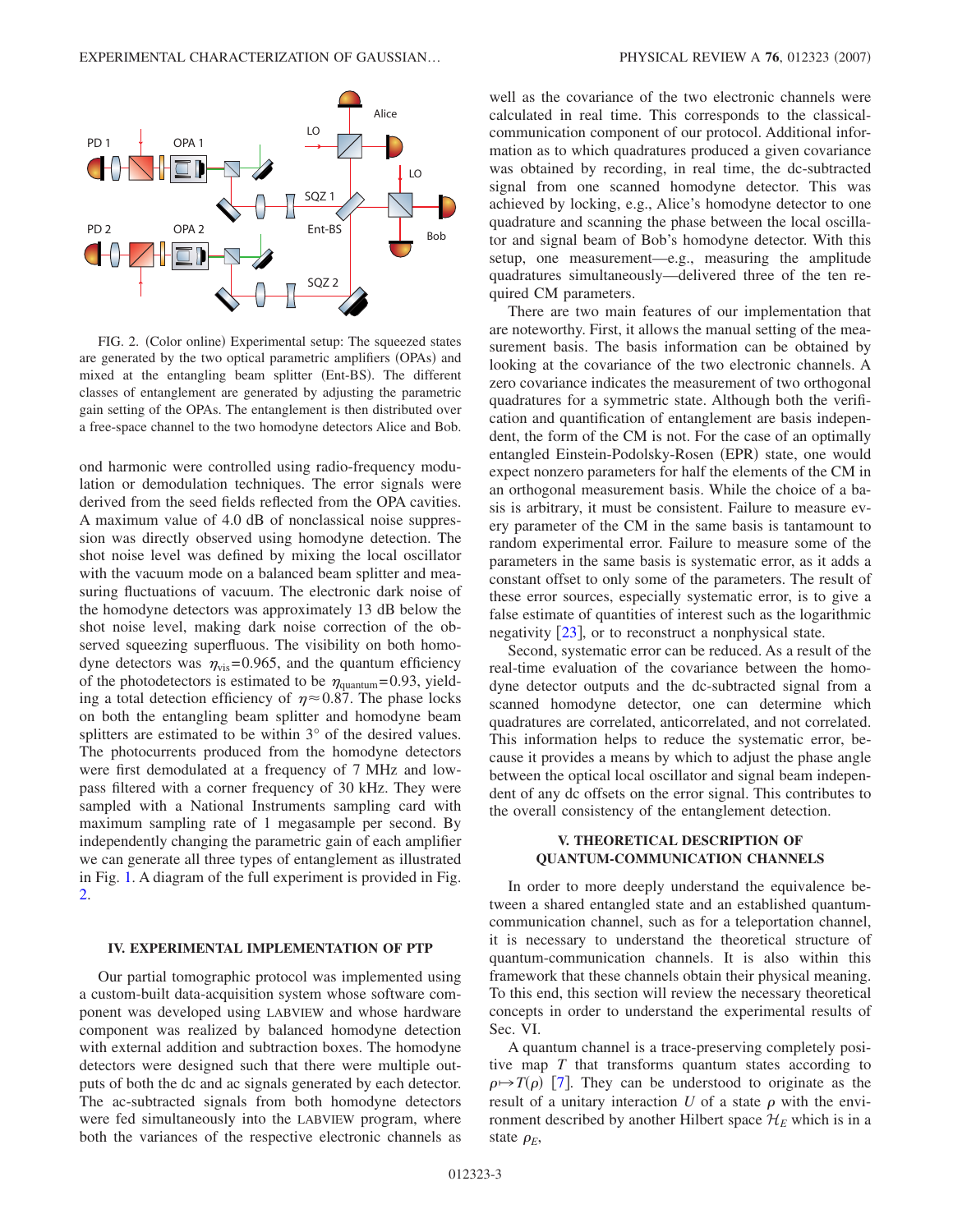$$
T(\rho) = \text{Tr}_E U(\rho \otimes \rho_E) U^{\dagger}, \qquad (2)
$$

where  $Tr_E$  denotes the partial trace with respect to  $H_E$  $[3,7,24]$  $[3,7,24]$  $[3,7,24]$  $[3,7,24]$  $[3,7,24]$ . An important subclass of these channels are the Gaussian channels, which are characterized by a Gaussian unitary *U*, determined by a quadratic bosonic Hamiltonian, and a Gaussian state  $\rho_E$  [[3](#page-7-6)]. At the level of covariance matrices, which offer a complete description of Gaussian states and would be measured in all practical applications of continuous-variable quantum-information protocols, the action of a channel is given by

$$
\gamma \mapsto X^T \gamma X + Y. \tag{3}
$$

<span id="page-3-1"></span>The condition to ensure that the transformation is completely positive is given by

$$
Y + i\Omega - iX^T \Omega X \ge 0,\tag{4}
$$

<span id="page-3-0"></span>where

$$
\Omega = \begin{pmatrix} \sigma & 0 \\ 0 & \sigma \end{pmatrix}
$$

is the symplectic form with

$$
\sigma = \begin{pmatrix} 0 & 1 \\ -1 & 0 \end{pmatrix}.
$$

The formula Eq.  $(4)$  $(4)$  $(4)$  represents the necessary and sufficient condition for complete positivity of the Gaussian map given by Eq.  $(3)$  $(3)$  $(3)$ ; see, e.g., Refs.  $[25-29]$  $[25-29]$  $[25-29]$ . It is possible to interpret this condition as the generalized Heisenberg inequality. According to the Jamiolkowski isomorphism  $[29]$  $[29]$  $[29]$ , every completely positive map is isomorphic to a positive semidefinite operator on the tensor product of Hilbert spaces of input and output states. In the case of Gaussian CP maps this operator becomes an infinitely squeezed Gaussian state characterized by matrices *X* and *Y*. The generalized Heisenberg inequality for the covariance matrix of this state is equivalent to Eq.  $(4)$  $(4)$  $(4)$ ; cf. Ref.  $[25]$  $[25]$  $[25]$ .

The usual quantum-information protocols, e.g., teleportation and quantum memory, can all be considered as quantum channels  $\lceil 8 \rceil$  $\lceil 8 \rceil$  $\lceil 8 \rceil$ . In this paper, we consider a special subclass of teleportation channels established by means of a shared entangled state together with local operations and classical communication. An important characteristic of teleportation channels, as well as quantum channels in general, is their capacity to transmit quantum information, quantified in units of qubits. To this end the quantum capacity  $\left[3,30-32\right]$  $\left[3,30-32\right]$  $\left[3,30-32\right]$  $\left[3,30-32\right]$  $\left[3,30-32\right]$  of an arbitrary channel *T* is given by

$$
Q(T) = \lim_{n \to \infty} \frac{1}{n} \sup_{\rho} J(\rho, T^{\otimes n}),
$$
 (5)

$$
J(\rho, T) = S(T(\rho)) - S((T \otimes id)(\psi)), \tag{6}
$$

<span id="page-3-2"></span>where  $\psi$  is a purification of  $\rho$  and *J* is known as the *coherent information*. The coherent information was first introduced by Schumacher and Nielsen in connection with error correction  $\left[33\right]$  $\left[33\right]$  $\left[33\right]$ . With regard to its operational interpretation, the coherent information quantifies the amount of information the environment has obtained about the state transversing it. Another information theoretic quantity related to the coherent information is the *quantum conditional entropy* [[34](#page-8-8)[–36](#page-8-9)] defined by

$$
S(B|A) = S(\rho_{AB}) - S(\rho_A),\tag{7}
$$

where  $S(\rho_{AB})$  and  $S(\rho_A)$  stand for the von Neumann entropies of the total state  $\rho_{AB}$  and the part of the total state held by Alice,  $\rho_A$ , respectively. The conditional entropy quantifies the amount of quantum information Bob must send to Alice such that she can recreate the total state  $\rho_{AB}$ , given her prior knowledge of it, as quantified by  $S(\rho_A)$ . As such, the conditional entropy quantifies Alice's ignorance of the total state. The coherent information Eq.  $(6)$  $(6)$  $(6)$  depends on both the channel *T* as well as on the input state  $\rho$  to the channel. In order to evaluate the quantum capacity of an arbitrary channel *T*, the coherent information must be maximized over all possible input states and regularized over many uses of the channel. For teleportation channels, where *T* would correspond to a shared entangled state with CM  $\gamma$ ; however, a lower bound to the quantum capacity can be obtained by first applying a distillation protocol to the state in order to obtain *k* maximally entangled pairs of quantum bits (ebits). The teleportation protocol could then be conducted using these ebits. It was shown by Wolf *et al.* [[8](#page-7-7)] that the number of ebits that can be obtained from a given state with CM  $\gamma$  can be bounded from below by the right-hand side of

$$
Q(T) \ge S(\gamma_A) - S(\gamma) \equiv Q_L,\tag{8}
$$

<span id="page-3-5"></span>which in turn gives a lower bound to the quantum-channel capacity. Here  $S(\gamma)$  denotes the von Neumann entropy of a Gaussian state with CM  $\gamma$ . The development of entanglement distillation protocols is an active area of current research. A major step toward implementation of entanglement distillation for continuous variables  $\left[37,38\right]$  $\left[37,38\right]$  $\left[37,38\right]$  $\left[37,38\right]$  has been made by the demonstration of squeezed-state purification  $\left[39,40\right]$  $\left[39,40\right]$  $\left[39,40\right]$  $\left[39,40\right]$  and subtraction of single photons from squeezed states  $\lceil 41-43 \rceil$  $\lceil 41-43 \rceil$  $\lceil 41-43 \rceil$ . As shown in  $[44]$  $[44]$  $[44]$ , the protocol demonstrated in  $[39]$  $[39]$  $[39]$  is quite general and can be extended in a straightforward manner to an iterative purification protocol as well as to entanglement distillation in the presence of non-Gaussian decoherence.

In addition to the quantum capacity, there are a number of other quantities that will contribute to the characterization of our teleportation channels. To begin with, the state condition, defined by

$$
\gamma + i\Omega \geq 0,\tag{9}
$$

<span id="page-3-3"></span>where  $\Omega$  is again the two-mode symplectic form, determines whether the reconstructed CM corresponds to a physical state [[45](#page-8-17)]. We define  $\lambda$  as the minimum eigenvalue of  $\gamma + i\Omega$  and the inequality ([9](#page-3-3)) holds if and only if  $\lambda \ge 0$ . In order to verify that the channel has been established using entanglement, the Simon-Peres-Horodecki (Simon) criterion [[45](#page-8-17)] can be used and can be formulated as

$$
\gamma^{T_A} + i\Omega \ge 0,\tag{10}
$$

<span id="page-3-4"></span>where  $\gamma^{T_A} = \Lambda \gamma \Lambda$  is the CM of a state partially transposed with respect to Alice's mode, and  $\Lambda = diag(1, -1, 1, 1)$  corresponds to a local time-reversal operation on Alice's phase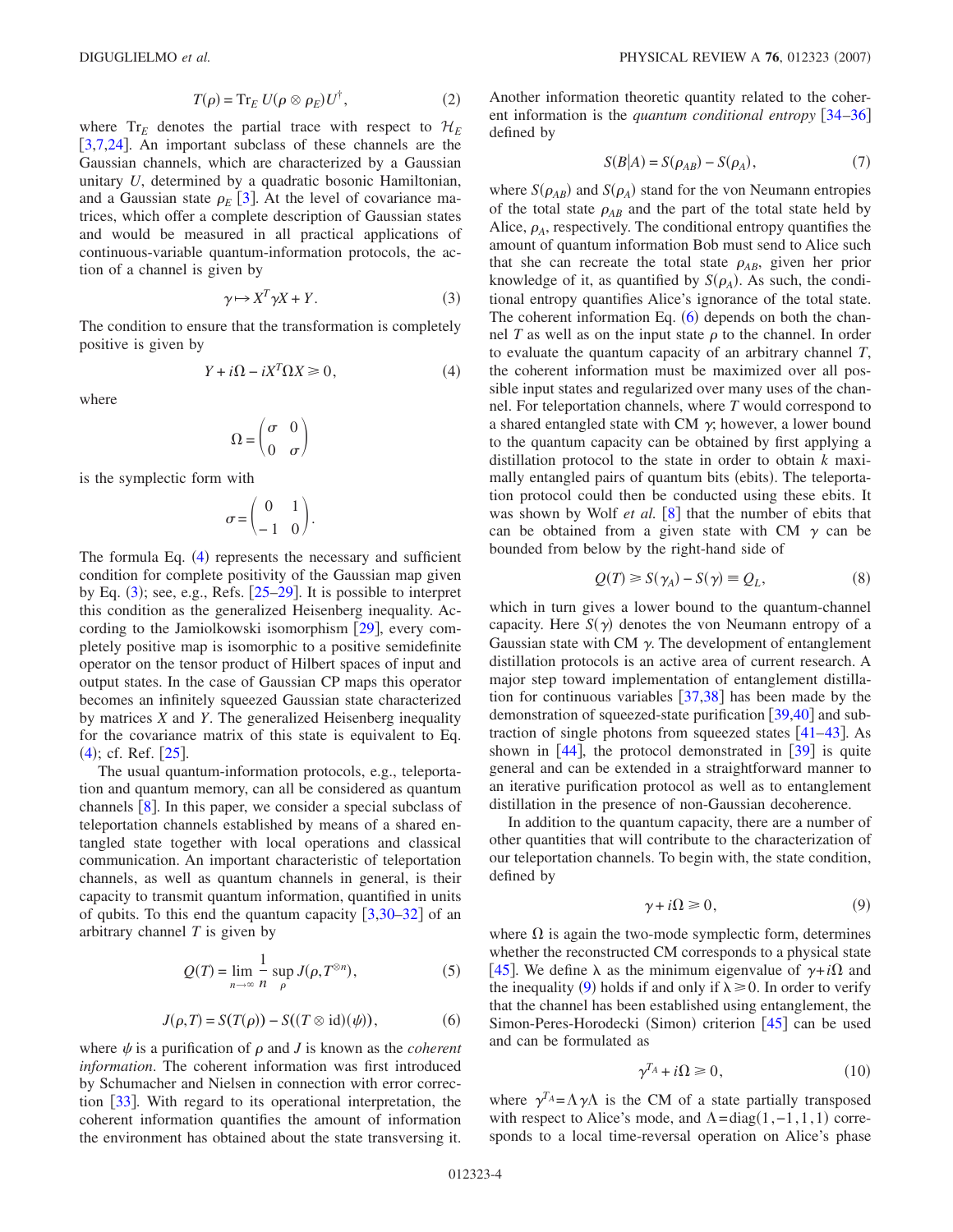<span id="page-4-0"></span>TABLE I. Channel characteristics for each class of entanglement used to establish a teleportation channel. They are the state condition  $\lambda$ , the Simon criterion  $\lambda^{T_A}$ , the optimal entanglement witness W, the logarithmic negativity  $E_N$ , the lower bound to the quantum channel capacity,  $Q_L$ , the teleportation fidelity of coherent states,  $F$ , the purity  $\mu$ , and the secret key rate *K*.

|                   | V class            |                    | S class            |                    |
|-------------------|--------------------|--------------------|--------------------|--------------------|
| Characteristic    | Gain 5             | Gain 10            | Gain 5             | Gain 10            |
| λ                 | $0.033 \pm 0.004$  | $0.034 \pm 0.003$  | $0.063 \pm 0.003$  | $0.175 \pm 0.005$  |
| $\lambda^{T_A}$   | $-0.317 \pm 0.004$ | $-0.349 \pm 0.003$ | $-0.600 \pm 0.001$ | $-0.566 \pm 0.004$ |
| $\mathcal W$      | $-0.341 \pm 0.004$ | $-0.383 \pm 0.003$ | $-0.599 \pm 0.001$ | $-0.566 \pm 0.004$ |
| $E_{\mathcal{N}}$ | $0.602 \pm 0.003$  | $0.700 \pm 0.004$  | $1.342 \pm 0.005$  | $1.331 \pm 0.009$  |
| $Q_L$             | $-0.071 \pm 0.003$ | $-0.059 \pm 0.004$ | $0.387 \pm 0.005$  | $0.100 \pm 0.009$  |
| $\mathcal{F}$     | $0.586 + 0.003$    | $0.597 \pm 0.003$  | $0.701 \pm 0.003$  | $0.695 \pm 0.005$  |
| $\mu$             | $0.648 \pm 0.002$  | $0.563 \pm 0.001$  | $0.608 \pm 0.002$  | $0.301 \pm 0.002$  |
| K                 |                    |                    | $0.323 \pm 0.005$  | $0.120 \pm 0.006$  |

quadrature only. As before, we define  $\lambda^{T_A}$  as the minimum eigenvalue of  $\gamma^{T_A} + i\Omega$ . If  $\lambda^{T_A} < 0$ , then the state is entangled. In addition to the Simon criterion, an optimal entanglement witness  $W$  was determined by solving the corresponding semidefinite program  $[46]$  $[46]$  $[46]$ . The amount of entanglement was quantified using the logarithmic negativity  $[23]$  $[23]$  $[23]$ , defined by

$$
E_{\mathcal{N}} = \log_2 \lVert \rho^{T_A} \rVert, \tag{11}
$$

<span id="page-4-2"></span><span id="page-4-1"></span>where the basis 2 sets the units to bits. The teleportation fidelity for coherent states  $\lceil 25 \rceil$  $\lceil 25 \rceil$  $\lceil 25 \rceil$  is given by

$$
\mathcal{F} = \frac{2}{\sqrt{\det \mathbf{E}}},\tag{12}
$$

where the matrix **E** reads

$$
\mathbf{E} = 2\mathbf{D} + \mathbf{R}\mathbf{A}\mathbf{R}^T + \mathbf{R}\mathbf{C} + \mathbf{C}^T\mathbf{R}^T + \mathbf{B},\tag{13}
$$

and the matrices  $A$ ,  $B$ ,  $C$ , and  $C<sup>T</sup>$  are obtained from the CM given by Eq.  $(1)$  $(1)$  $(1)$  with

$$
\mathbf{R} = \begin{pmatrix} 1 & 0 \\ 0 & -1 \end{pmatrix}.
$$
 (14)

<span id="page-4-3"></span>The purity of the state is defined by  $\mu = \text{Tr}[\rho_{AB}^2]$  and for Gaussian states we have

$$
\mu = \frac{1}{\sqrt{\det \gamma}}.\tag{15}
$$

Finally, we evaluate the achievable secret key rate for an entangled-state-based quantum key distribution protocol where Alice and Bob both measure a certain quadrature using local homodyne detection on their parts of the shared two-mode state. From the knowledge of the covariance matrix  $\gamma$ , a lower bound on the achievable secret key rate can be calculated by assuming that the state is Gaussian and using the formula

$$
K = I_{AB} - \chi(A:E). \tag{16}
$$

Here,  $I_{AB}$  is the classical mutual information between Alice's and Bob's measured data and  $\chi(A:E)$  denotes the Holevo

bound between Alice and an eavesdropper Eve  $[21,22]$  $[21,22]$  $[21,22]$  $[21,22]$ . This latter quantity can be expressed as  $\chi(A:E) = S(\rho_{AB}) - S(\rho_B^a)$ , where  $\rho_B^a$  is a normalized density matrix of Bob's mode conditional on Alice's measurement outcome *a*. Note that, for Gaussian states and homodyne detection,  $S(\rho_B^a)$  does not depend on the measurement outcome *a*, which justifies the use of the above expression.

## **VI. EXPERIMENTAL RESULTS**

The partial tomographic protocol presented in Sec. II B was used to characterize teleportation channels established by two different classes of distributed bipartite entanglement. Data acquisition was performed using a LABVIEW program. One million data points were recorded per measurement setting. The data were then divided into ten separate data blocks each with 100 000 points. Covariance matrices were generated from each of the ten and averaged, yielding an average CM. For each CM, the channel characteristics were calculated and averaged. The standard error was then calculated for the 95% confidence interval. With respect to the CMs, this ranged from  $\pm 0.001$  to  $\pm 0.01$ . The first class, to be known as V-class entanglement, was formed by mixing a single-mode squeezed vacuum state with the vacuum mode on a balanced beam splitter. According to the formalism presented by Wolf *et al.* [[47](#page-8-19)], this represents the optimal entangling scheme for these input states. This experiment was conducted for parametric gain settings of 5 and 10. The reconstructed V-class covariance matrix (CM) for the parametric gain 5 setting is given by

$$
\begin{pmatrix}\n0.751 & -0.146 & 0.307 & -0.000 \\
-0.146 & 3.175 & -0.000 & -2.129 \\
0.307 & -0.000 & 0.706 & -0.102 \\
-0.000 & -2.129 & -0.102 & 3.181\n\end{pmatrix}
$$

The channel characteristics are presented in Table [I.](#page-4-0) They include in order of appearance: the state condition Eq.  $(9)$  $(9)$  $(9)$ , the Simon criterion Eq.  $(10)$  $(10)$  $(10)$ , an optimal witness; the logarithmic negativity Eq.  $(11)$  $(11)$  $(11)$ , the lower bound to the quantum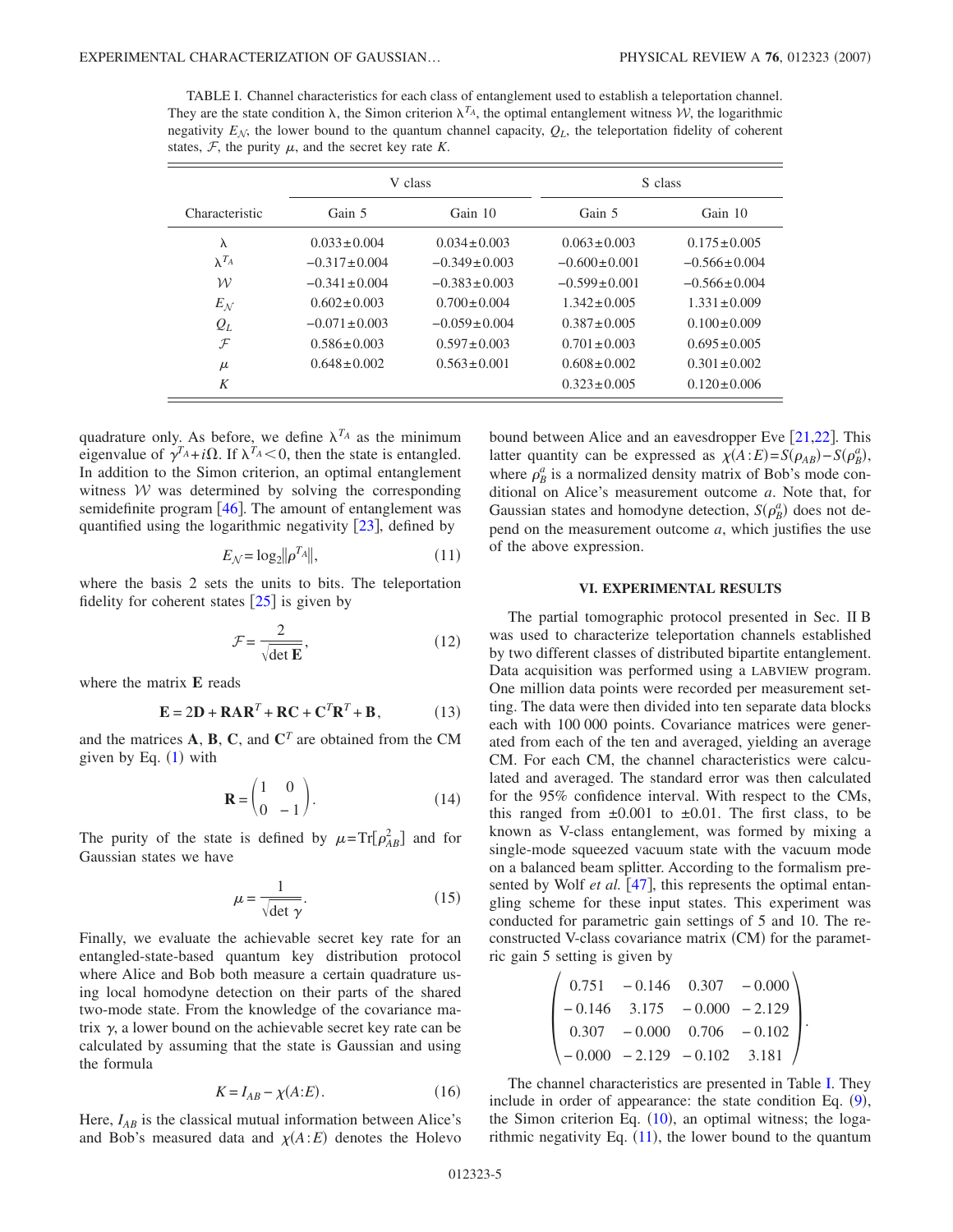<span id="page-5-0"></span>

FIG. 3. (Color online) Error analysis: These plots depict the error on the logarithmic negativity for systematic phase offsets on the quadratures (a), and on their linear combination (b). It is seen that the linear combination parameters are more robust to experimental systematic error than the individual quadratures and their dependencies.

channel capacity Eq.  $(8)$  $(8)$  $(8)$ , the teleportation fidelity of coherent states Eq.  $(12)$  $(12)$  $(12)$ , and the purity of the entangled state Eq.  $(15)$  $(15)$  $(15)$ . The state condition demonstrates that the reconstructed CM is a true CM, i.e., that the CM corresponds to a physical state. This serves as an indicator if the measurement has been conducted correctly. Both the Simon criterion and the entanglement witness serve as a check if the state is separable or entangled. The advantage of using an entanglement witness is that it corresponds to the optimized measuring device that can be reconstructed from the measured data  $\lceil 46 \rceil$  $\lceil 46 \rceil$  $\lceil 46 \rceil$ . As a result of this optimization, measuring a witness may involve even fewer measurement settings in order to optimally detect the entanglement of the state.

The V-class parametric gain 10 CM reads

$$
\begin{pmatrix}\n0.686 & -0.054 & 0.326 & 0.003 \\
-0.054 & 4.625 & 0.001 & -3.584 \\
0.326 & 0.001 & 0.678 & -0.031 \\
0.003 & -3.584 & -0.031 & 4.681\n\end{pmatrix},
$$

with the corresponding channel characteristics also given in Table [I.](#page-4-0) In both cases, the lower bound to the channel capacity is negative. The teleportation fidelities  $F$ , both being greater than 1/2, indicate the presence of entanglement. The negative values for the Simon criterion and entanglement witness clearly show that the measured state was entangled.

The second class of entanglement generated, to be known as S-class entanglement, was established by mixing two equally but oppositely squeezed beams on a balanced beam splitter. For ideal pure squeezed states, this would yield the two-mode squeezed vacuum state. The reconstructed S-class CMs for the parametric gain 5 and 10 settings read

$$
\begin{pmatrix} 2.359 & 0.132 & 1.885 & 0.028 \\ 0.132 & 2.205 & 0.008 & -1.883 \\ 1.885 & 0.008 & 2.266 & 0.372 \\ 0.028 & -1.883 & 0.372 & 2.427 \end{pmatrix}
$$

and

$$
\begin{pmatrix} 4.200 & -0.090 & 3.773 & -0.033 \ -0.090 & 4.462 & 0.035 & -4.216 \ 3.773 & 0.035 & 4.228 & -0.208 \ -0.033 & -4.216 & -0.208 & 4.842 \end{pmatrix},
$$

respectively. The corresponding channel characteristics are listed in the third and fourth columns of Table [I,](#page-4-0) respectively. Comparing the two logarithmic negativities of the V-class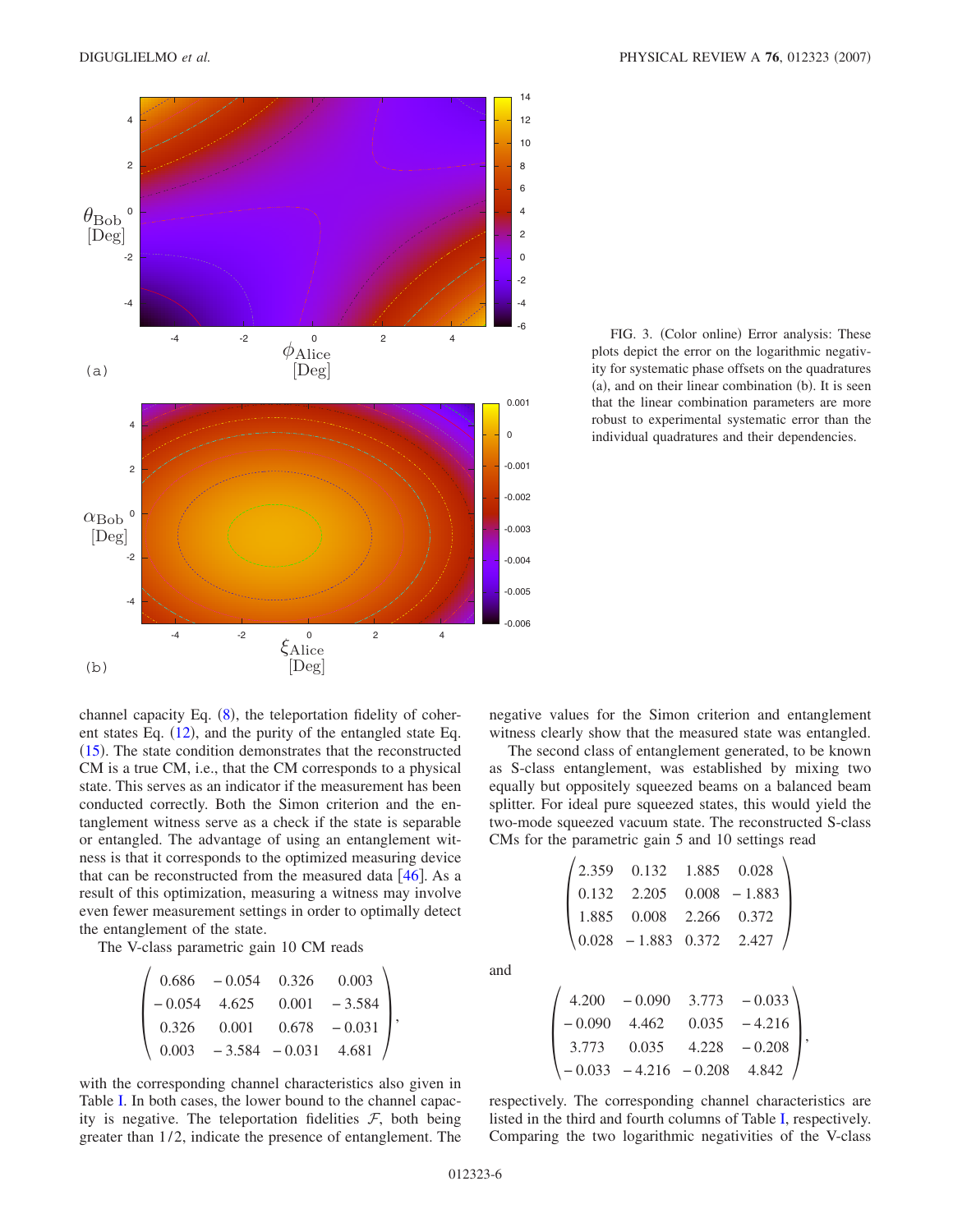<span id="page-6-0"></span>

FIG. 4. (Color online) S-class entanglement: This plot depicts the dependence of the lower bound to the quantum-channel capacity,  $Q<sub>L</sub>$ , on the purity of the entangled state, where curve *A* is for  $\mu$ =1, curve *B* for  $\mu$ =0.5, and curve *C* for  $\mu$ =0.2, and the amount of entanglement. Interesting for the application of a state-merging protocol or to obtain a positive secret key rate is the point at which  $Q_L$  becomes positive. It is seen that, as the purity of the state decreases, more entanglement is required for it to become positive. Curve *D* is the fidelity for each case.

and S-class entangled states, it is seen that the introduction of another squeezed beam increases the amount of entanglement for the same gain setting by roughly a factor of 2. The lower bound to the quantum capacity also now shows a positive value for each S-class state. The sign of  $Q_L$  is dependent on both the purity of the state and the amount of entanglement, a relationship that will be explored more fully in Sec. VII. The fidelities are both greater than 0.5, indicating the presence of entanglement. The fidelity of the gain 5 S-class state,  $\mathcal{F}$ =0.701, breaks the 2/3 no-cloning limit, which is experimentally significant  $[48,49]$  $[48,49]$  $[48,49]$  $[48,49]$ . The difference of purities can be understood when we consider that, for V-class entanglement, the vacuum mode introduces only a fixed amount of noise, whereas, for S-class entanglement, the extra noise introduced into the entangled state in the form of antisqueezing is not fundamentally bounded.

As a final result, a positive secret key rate was obtained from both S-class states. With a resolution bandwidth of 50 kHz, 16.1 kbit/s of a secure key could be extracted using the channel established by the parametric gain 5 setting. This shows that the S-class entangled states can be used for continuous-variable quantum cryptography. Additionally, drawing on the recent results of Horodecki *et al.* [[35,](#page-8-21)[36](#page-8-9)], the positive *QL*'s indicate that *state merging* can be achieved using only local operations and classical communication.

### **VII. DISCUSSION**

It is seen that nonzero entries appear in reconstructed CMs where zero normally would have been expected. The question remains: At what point do these nonzero entries become significant? An analysis of the error incurred as a result of either falsely measuring, or not measuring at all, the

<span id="page-6-1"></span>

FIG. 5. (Color online) V-class (a) and M-class (b) entanglement: These plots were created in a similar fashion as Fig. [4,](#page-6-0) but for the V-class and M-class entanglement. As in the previous plot, curve *A* corresponds to a pure state,  $\mu = 1$ , curve *B* to  $\mu = 0.5$ , and curve *C* to  $\mu$ =0.2. In both plots, the lower bound to the quantum-channel capacity, *QL*, becomes positive before the S-class entanglement for the same purity.

nonstandard entries has been conducted in  $\lceil 17 \rceil$  $\lceil 17 \rceil$  $\lceil 17 \rceil$  and a similar analysis is presented here. In Fig. [3](#page-5-0) is illustrated the percent error on the logarithmic negativity in the presence of phase offsets on the homodyne detectors. Two cases are numerically investigated. Figure  $3(a)$  $3(a)$  is the effect of phase offsets on measuring the amplitude and phase quadratures. The effect of phase offsets on measurements of the linear combination of the quadratures, assuming the individual quadratures have been properly measured, is illustrated in Fig.  $3(b)$  $3(b)$ . The simulation was conducted by generating a covariance matrix corresponding to a pure nonoptimally entangled S-class state, whose quadrature variances were dependent on four independent parameters, namely,  $\phi_{Alice}$ ,  $\theta_{Bob}$ ,  $\xi_{Alice}$ , and  $\alpha_{\rm Bob}$ . The parameters  $\phi$  and  $\theta$  correspond to the independent phase offsets applied to Alice's and Bob's quadratures, respectively. The parameters  $\xi$  and  $\alpha$  correspond to the independent phase offsets applied to Alice's and Bob's linear combination of quadratures. In this way, the effect of incor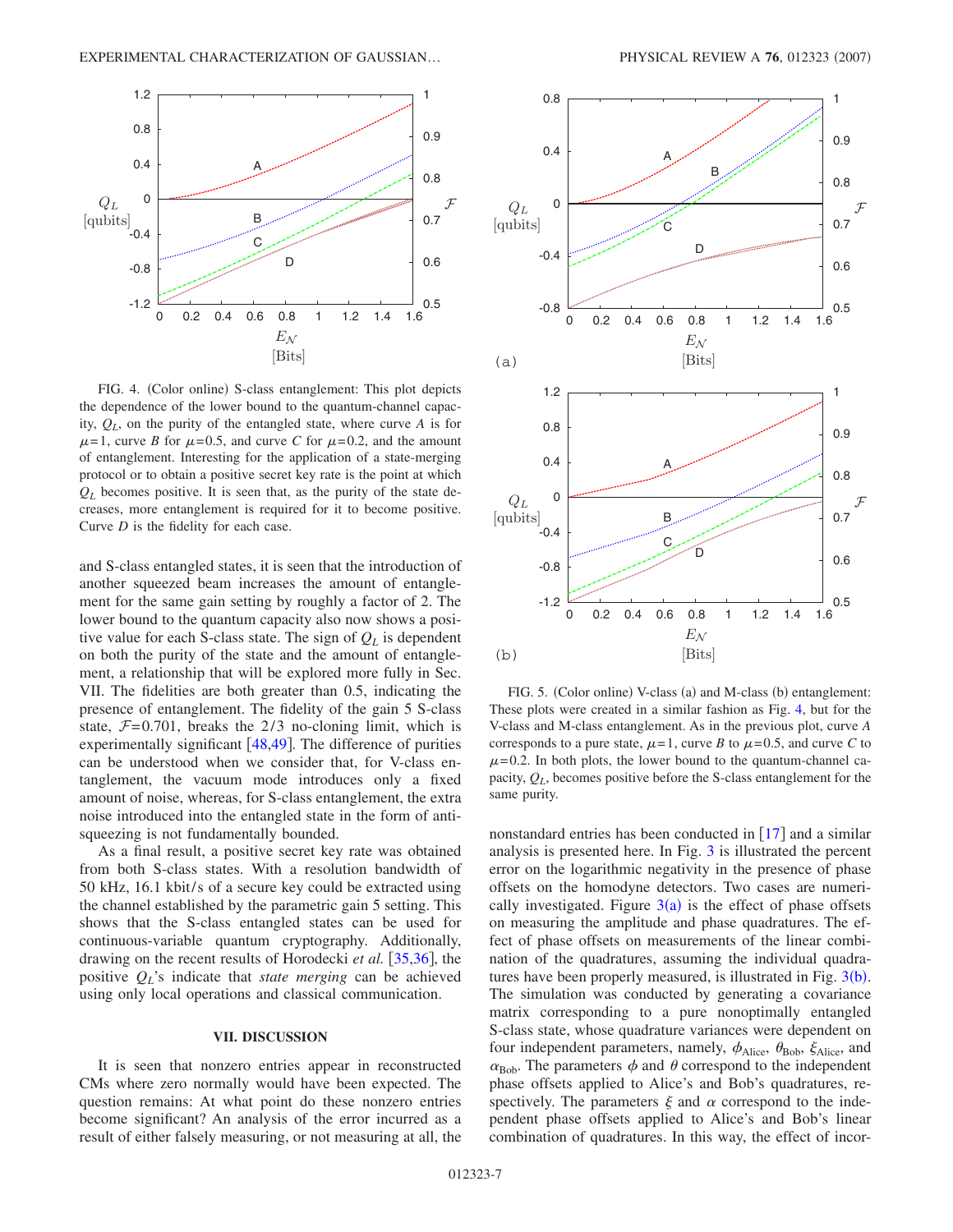rectly measuring the quadratures on the value of the covariance between them can be analyzed. In Fig.  $3(a)$  $3(a)$  the percent error on the logarithmic negativity dependent on phase offsets on Alice's and Bob's quadratures is presented. It is seen that, in the region of  $\phi$ ,  $\theta \in [-2,2]$ , the percent error can be as high as −2%, indicating that the amount of entanglement is underestimated. As the phase offsets increase, so does the error reaching as high as 14% overestimation and −6% underestimation. The percent error dependent on phase offsets on the linear combination terms is presented in Fig.  $3(b)$  $3(b)$ . It is seen that the error is significantly less for the same region as in the quadrature case. This illustrates that the linear combination terms are far more robust to systematic error than the quadrature terms and their dependencies.

The experimental results highlight a relationship between the purity, logarithmic negativity, and the lower bound to the quantum-channel capacity, *QL*. This relationship is made explicit in the numerical results presented in Figs. [4](#page-6-0) and [5.](#page-6-1) The *QL* for S-class entanglement is shown for three different pu-rities in Fig. [4.](#page-6-0) It is seen that for pure states i.e.,  $\mu = 1$ , the presence of entanglement ensures a positive  $Q_L$ . As the purity of the state decreases, the zero crossing is shifted toward higher levels of entanglement. The teleportation fidelity, plotted on the second abscissa, is independent of the purity of the state (assuming that the channel has been properly homodyned). The purity dependence of the  $Q_L$  can be further investigated by looking at its behavior for two other classes of entanglement. The  $Q_L$  for V-class entanglement and for M-class entanglement, formed by mixing two unequally and oppositely squeezed beams on a balanced beam splitter, is shown in Fig. [5.](#page-6-1) It is readily seen that the zero crossing for less than pure states occurs at lower levels of entanglement than for S-class entanglement. Indeed, the numerical results for M-class entanglement manifest optimal behavior for less than pure states, being positive earlier than for S-class entanglement for the same purity. Although all three entangled states are bipartite Gaussian states, their utility is very much dependent on their underlying construction.

#### **VIII. CONCLUSION**

In this work, we have presented an efficient method for the characterization of Gaussian communication channels with which the *entire covariance matrix* was measured. This method was applied to two different classes of continuousvariable entangled states which were used to establish a teleportation channel between distant parties. The lower bound to the quantum-channel capacity as well as other characteristics of the channel were evaluated from the reconstructed covariance matrix. The relationship between the purity, entanglement class, and quantum-channel capacity was explored numerically. Two of the established teleportation channels delivered both a positive  $Q_L$  as well as a positive secret key rate.

#### **ACKNOWLEDGMENTS**

We acknowledge financial support from the Deutsche Forschungsgemeinschaft (DFG), Project No. SCHN 757/2-1. J.F. acknowledges financial support from the Ministry of Education of the Czech Republic under the projects Centre for Modern Optics (Grant No. LC06007) and Measurement and Information in Optics (Grant No. MSM6198959213) and from the EU under project COVAQIAL Grant No. FP6- 511004). We also thank Paul Cochrane for fruitful conversations and for reading the manuscript prior to publication.

- <span id="page-7-0"></span>1 C. M. Caves and P. D. Drummond, Rev. Mod. Phys. **66**, 481  $(1994).$
- [2] N. J. Cerf, J. Clavareau, C. Macchiavello, and J. Roland, Phys. Rev. A 72, 042330 (2005).
- <span id="page-7-6"></span>[3] J. Eisert and M. M. Wolf, arXiv:quant-ph/0505151.
- <span id="page-7-2"></span>[4] V. Giovannetti, S. Lloyd, L. Maccone, and P. W. Shor, Phys. Rev. A 68, 062323 (2003).
- [5] P. Hausladen, R. Jozsa, B. Schumacher, M. Westmoreland, and W. K. Wootters, Phys. Rev. A 54, 1869 (1996).
- 6 B. Schumacher and M. D. Westmoreland, Phys. Rev. A **56**, 131 (1997).
- <span id="page-7-15"></span>[7] A. S. Holevo and R. F. Werner, Phys. Rev. A 63, 032312  $(2001).$
- <span id="page-7-7"></span>[8] M. M. Wolf, D. Perez-Garcia, and G. Giedke, Phys. Rev. Lett. 98, 130501 (2007).
- 9 R. Alléaume, F. Treussart, G. Messin, Y. Dumeige, J. F. Roch, A. Beveratos, R. Brouri-Tualle, J. P. Poizat, and P. Grangier, New J. Phys. **6**, 92 (2004).
- 10 F. Grosshans, G. V. Assche, J. Wenger, R. Brouri, N. J. Cerf, and P. Grangier, Nature (London) 421, 238 (2003).
- <span id="page-7-1"></span>[11] R. Schnabel, W. P. Bowen, N. Treps, T. C. Ralph, Hans-A. Bachor, and P. K. Lam, Phys. Rev. A 67, 012316 (2003).
- <span id="page-7-3"></span>12 M. Nielsen and I. L. Chuang, *Quantum Computation and Quantum Information* Cambridge University Press, Cambridge, UK, 2000).
- <span id="page-7-4"></span>13 S. L. Braunstein and H. J. Kimble, Phys. Rev. Lett. **80**, 869  $(1998).$
- <span id="page-7-5"></span>[14] W. P. Bowen, N. Treps, B. C. Buchler, R. Schnabel, T. C. Ralph, Hans-A. Bachor, T. Symul, and P. K. Lam, Phys. Rev. A 67, 032302 (2003).
- <span id="page-7-8"></span>[15] J. Wenger, A. Ourjoumtsev, R. Tualle-Brouri, and P. Grangier, Eur. Phys. J. D 32, 391 (2005).
- <span id="page-7-10"></span>[16] W. P. Bowen, R. Schnabel, P. K. Lam, and T. C. Ralph, Phys. Rev. A 69, 012304 (2004).
- <span id="page-7-9"></span>17 J. Laurat, G. Keller, J. Oliveiria-Huguenin, C. Fabre, T. Coudreau, A. Serafini, G. Adesso, and F. Illuminati, J. Opt. B: Quantum Semiclassical Opt. 7, S577 (2005).
- <span id="page-7-11"></span>[18] S. J. van Enk, N. Lutkenhaus, and H. J. Kimble, Phys. Rev. A 75, 052318 (2007).
- <span id="page-7-12"></span>[19] G. Breitenbach and S. Schiller, J. Mod. Opt. 44, 2207 (1997).
- <span id="page-7-13"></span>20 U. Leonhardt, *Measuring the Quantum State of Light* Cambridge University Press, Cambridge, UK, 1997).
- <span id="page-7-14"></span>21 R. García-Patrón and N. J. Cerf, Phys. Rev. Lett. **97**, 190503  $(2006).$